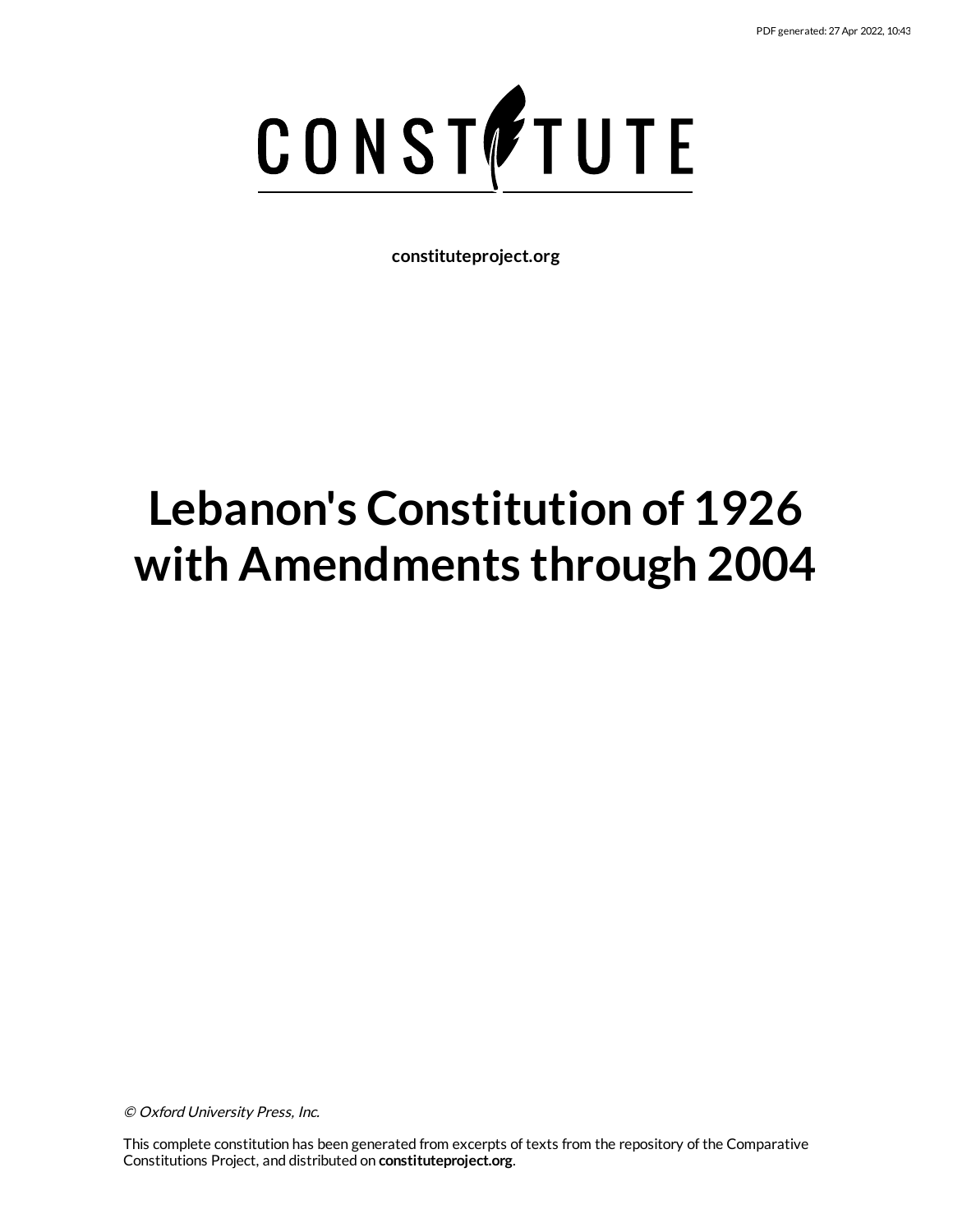## **Table of contents**

| PART V. PROVISIONS RELATING TO THE MANDATORY POWER AND THE LEAGUE |  |
|-------------------------------------------------------------------|--|
|                                                                   |  |
|                                                                   |  |
| Article 93 ……………………………………………………………………………………… 16                   |  |
|                                                                   |  |
| PART VI. CONCLUDING AND TEMPORARY PROVISIONS  17                  |  |
|                                                                   |  |
|                                                                   |  |
|                                                                   |  |
|                                                                   |  |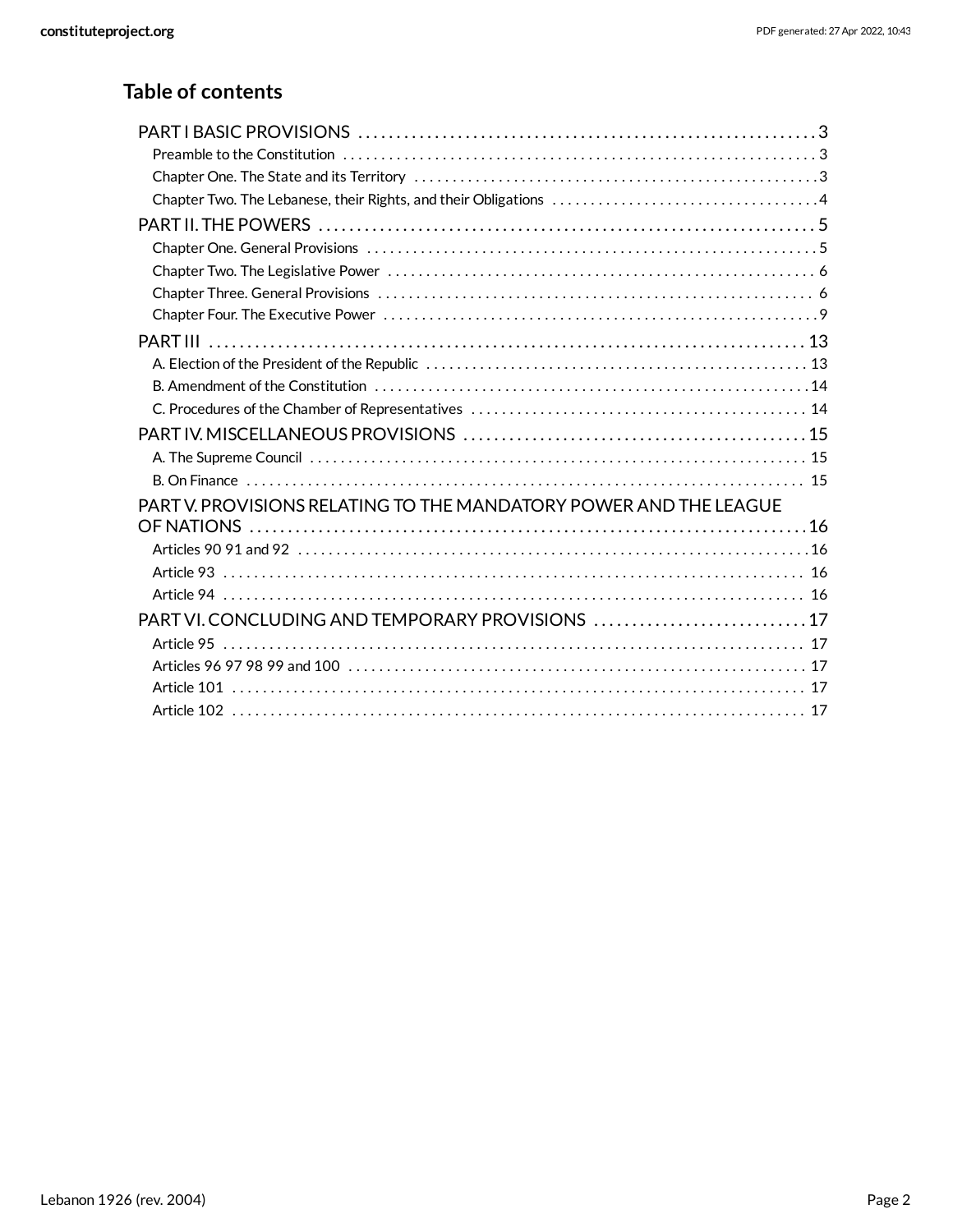Translated by Fouad Fahmy Shafik (constitution) and Abed Awad (Law No. 462)

Preamble

## <span id="page-2-0"></span>**PART I BASIC PROVISIONS**

## <span id="page-2-1"></span>**Preamble to the Constitution**

- **A.** Lebanon is a sovereign, free, and independent homeland. An ultimate homeland for all its sons; unitary in terms of land, people, and institutions, within its boundaries; as provided in this Constitution, and as recognized internationally.
- **B.** Lebanon has an Arab identity and belonging. It is a founding active member of the Arab League, committed to its Charter; as it is a founding active member of the United Nations Organization, committed to its Charter and the Universal Declaration of Human Rights. The State embodies these principles in all sectors and scopes without exception.
- **C.** Lebanon is a democratic parliamentary republic based upon the respect of public freedoms, freedom of opinion and freedom of belief; and of social justice and equality in rights and duties among all citizens, without distinction or preference.
- **D.** The people are the source of powers and of sovereignty, exercising them through constitutional institutions.
- **E.** The system is based upon the principle of separation of powers, their balance, and their cooperation.
- **F.** The economic system is free, guaranteeing individual initiative and private ownership.
- **G.** Balanced development of regions, culturally, socially, and economically, is a cornerstone of the State unity and the system stability.
- **H.** Eliminating political sectarianism is a basic national objective, to be achieved according to a transitional plan.
- **I.** The territory of Lebanon is one for all Lebanese. Every Lebanese has the right to reside on any part thereof, and enjoy it under the sovereignty of the law. No segregation of the people on any belonging whatsoever. No segregation, no partition, and no inhabitation.
- **J.** There is no legitimacy to any authority contradicting the charter of co-existence.

## <span id="page-2-2"></span>**Chapter One. The State and its Territory**

#### **Article 1**

Lebanon is an independent state, with indivisible unity, and complete sovereignty. Its boundaries are the same defining it currently.

North: From the mouth of Al-Nahr Al-Kabir along a line following the course of the River to the point of its confluence with Wadi Khalid, its tributary, at the height of Jisr Al-Kamar.

East: The summit line separating Wadi Khalid from Wadi Al-Assi River (Oronte), crossing the villages of Muaissara, Harbata, Heit, Abish, Fissan at the height of the two villages of Brina and Matriba. This line follows the boundaries of Northern Baalbeck from the northeasterly side and the southeasterly side, then the boundaries of Baalbeck, Al-Bikaa, Hassbiya, and Eastern Rashiya.

South: The current southern boundaries of Sour and Marjayoun.

West: The Mediterranean Sea.

#### **Article 2**

No part of the Lebanese territory may be alienated or ceded.

- International law
- International human rights treaties Regional group(s)
- 
- Freedom of opinion/thought/conscience
- Type of government envisioned
- General guarantee of equality
- Right to competitive marketplace
- Right to own property
- Transitional provisions
- Freedom of movement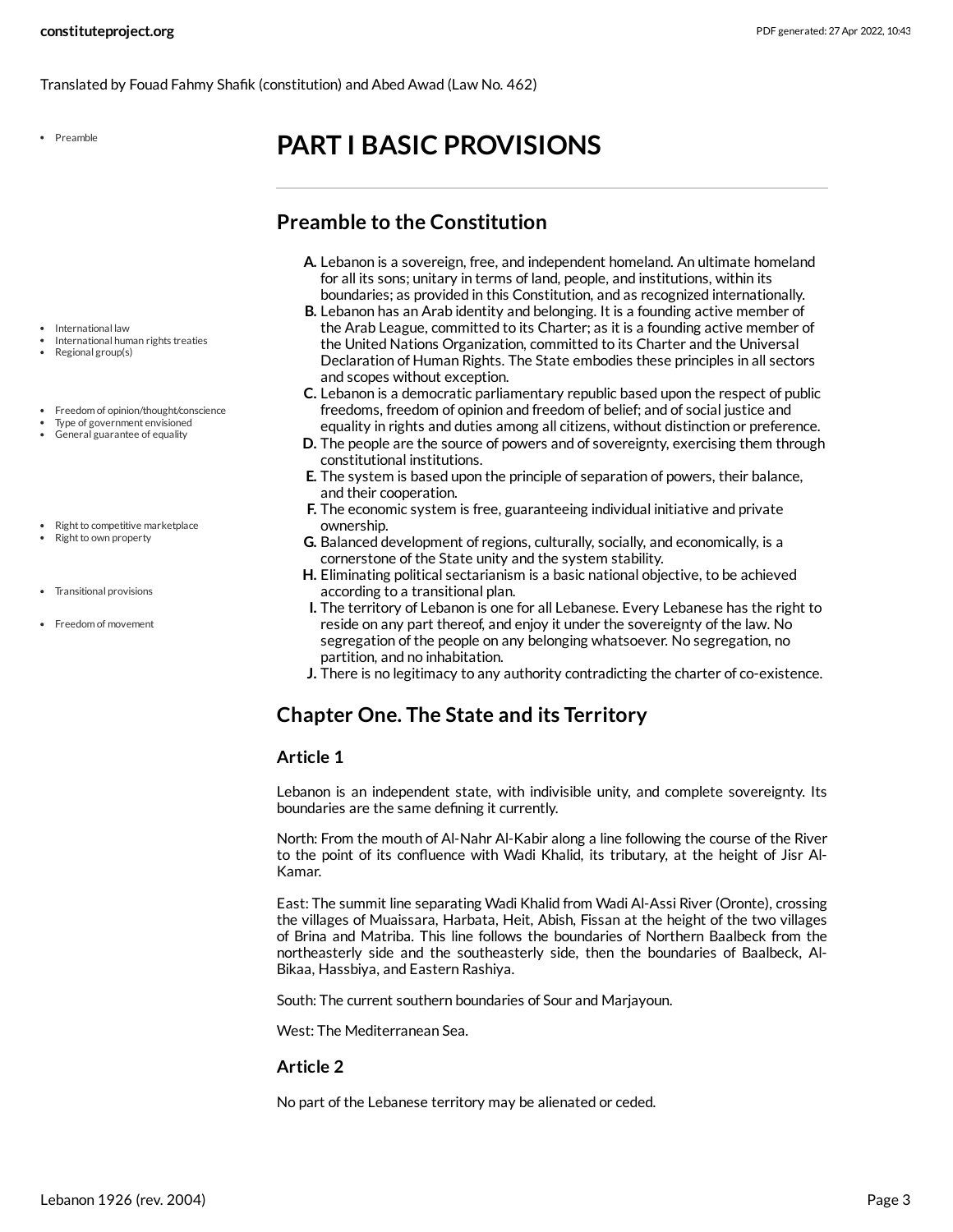Type of government envisioned

National capital

• National flag

#### **Article 3**

<span id="page-3-6"></span>The boundaries of administrative areas may not be altered except according to a law.

#### **Article 4**

The Grand Lebanon is a Republic, whose capital is Beirut.

#### <span id="page-3-7"></span>**Article 5**

The Lebanese flag is comprised of red, white, and red horizontal stripes. The cedar in green occupies the center of the white stripe. The size of the white stripe is equivalent to the size of both the red stripes. The cedar is in the center, with its apex touching the red upper stripe, and its base touching the red lower stripe. The size of the cedar is equivalent to a third of the size of the white stripe.

## <span id="page-3-0"></span>**Chapter Two. The Lebanese, their Rights, and their Obligations**

assume obligations and public duties without any distinction among them.

Conditions for revoking citizenship Requirements for birthright citizenship

#### <span id="page-3-2"></span>**Article 6**

The Lebanese nationality and the manner in which it is acquired, retained and lost, shall be determined according to the law.

All Lebanese are equal before the law. They equally enjoy civil and political rights, and

General guarantee of equality

• Principle of no punishment without law

Freedom of opinion/thought/conscience

#### <span id="page-3-9"></span>**Article 8**

<span id="page-3-5"></span>**Article 7**

Personal freedom is guaranteed and protected by the law. No one can be arrested, jailed or suspended except according to the rules of the law. No offense can be determined and no penalty can be imposed except according to the law.

#### <span id="page-3-4"></span>**Article 9**

Freedom of conscience is absolute. In assuming the obligations of glorifying God, the Most High, the State respects all religions and creeds and safeguards the freedom of exercising the religious rites under its protection, without disturbing the public order. It also guarantees the respect of the system of personal status and religious interests of the people, regardless of their different creeds.

#### <span id="page-3-3"></span>**Article 10**

Education is free so long as it does not disturb the public order, does not violate the morals, and does not touch the dignity of any religion or creed. The rights of communities to establish their own private schools cannot be violated, provided that they comply with the general requirements laid down by the State with respect to public education.

#### **Article 11**

<span id="page-3-8"></span>The Arabic language is the official national language. The conditions under which the French language is to be used are determined by law.

#### <span id="page-3-1"></span>**Article 12**

Every Lebanese has the right to public employment, without any distinction, except on qualification and merit according to the conditions laid down by the law. A special code shall be established to safeguard the rights of employees in the areas to which they belong.

#### • Right to academic freedom Free education

Freedom of religion

God or other deities

Official or national languages

Civil service recruitment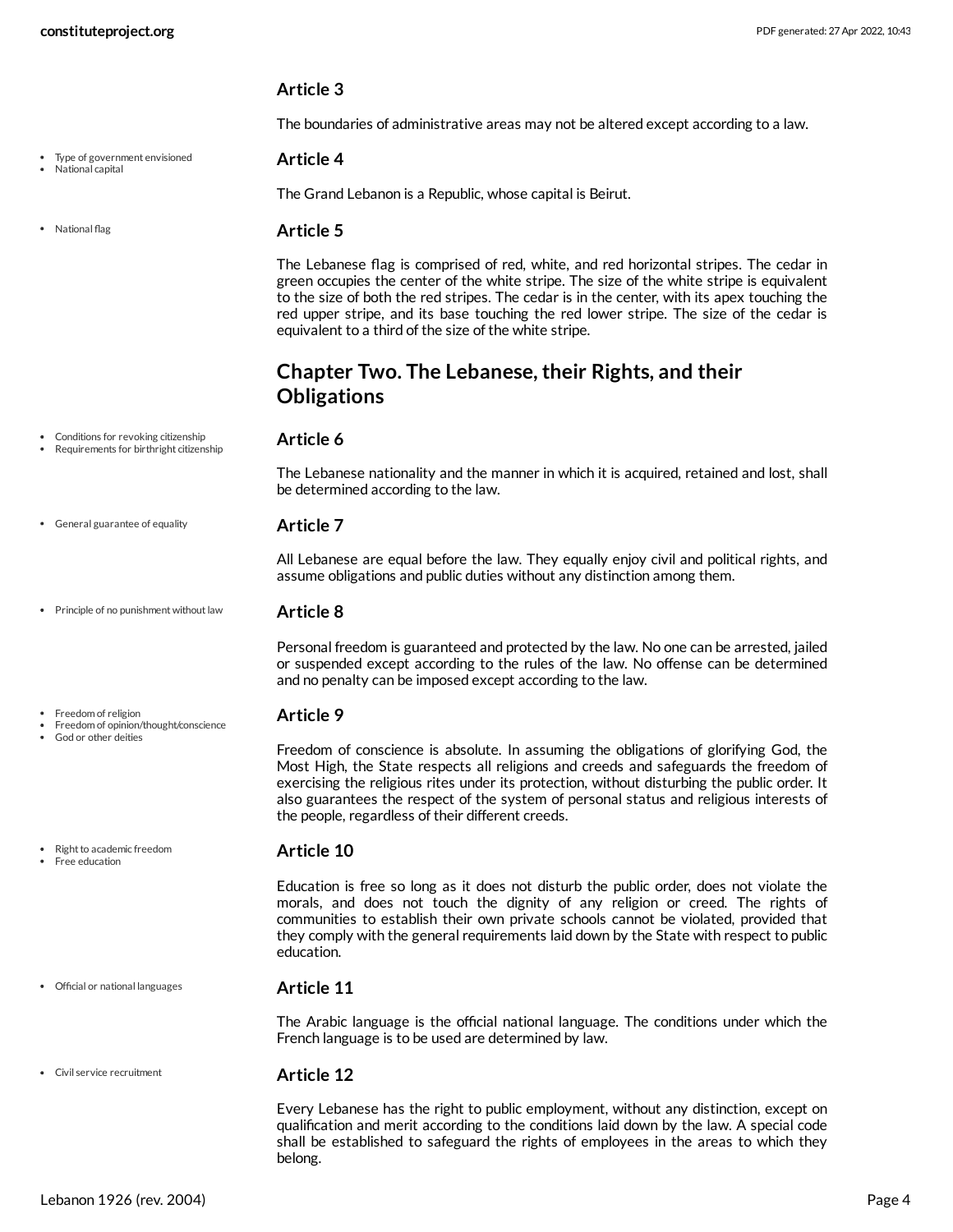- Freedom of expression
- Freedom of association
- Freedom of assembly
- Freedom of press
- Freedom of opinion/thought/conscience
- Right to privacy
- Inalienable rights
- Right to own property Protection from expropriation

<span id="page-4-5"></span>The freedom of opinion, expression through speech and writing, the freedom of the press, the freedom of assembly, and the freedom of association, are all guaranteed within the scope of the law.

#### <span id="page-4-6"></span>**Article 14**

The dwelling is inviolable. No one is entitled to enter therein except under the conditions and manners prescribed by the law.

#### <span id="page-4-9"></span>**Article 15**

<span id="page-4-10"></span>**Article 16**

The ownership is protected by the law. Ownership of any one cannot be expropriated except for reasons of public utility under the conditions prescribed by the law and upon fair compensation to him.

## <span id="page-4-0"></span>**PART II. THE POWERS**

## <span id="page-4-1"></span>**Chapter One. General Provisions**

| Structure of legislative chamber(s) |
|-------------------------------------|
|-------------------------------------|

<span id="page-4-4"></span>The Legislative Power is vested in one Chamber: The Chamber of Deputies.

#### **Article 17** Establishment of cabinet/ministers

The Executive Power is entrusted to the Council of Ministers, which shall exercise it according to the provisions of this Constitution.

- Initiation of general legislation
- Constitutional interpretation
- Constitutionality of legislation
- Establishment of constitutional court Constitutional court powers

- Judicial independence
- Structure of the courts
- Judicial independence

The Chamber of Deputies and the Council of Ministers have the right to propose laws. A law cannot be published unless the Chamber of Deputies adopts it.

### <span id="page-4-3"></span>**Article 19**

<span id="page-4-7"></span>**Article 18**

<span id="page-4-2"></span>A Constitutional Council is established to review the constitutionality of the laws, and to decide on the disputes and protests resulting from the presidential and the representative elections.

The right to resort to this Council, with respect to watching the constitutionality of the laws, is due to the President of the Republic, the President of the Chamber of Deputies, and the Prime Minister, or to the members of the Chamber of Deputies, and to Heads of the legally recognized sects, with respect to personal affairs, freedom of belief and the exercise of religious rituals, and freedom of religious education. The rules concerning the organization, the functioning and the composition of the Council and the application to it are established by law.

#### <span id="page-4-11"></span><span id="page-4-8"></span>**Article 20**

The Judicial Power is vested in the Courts at various levels and jurisdictions, within a system prescribed by the law which provides the necessary guarantees to the Judges and litigants.

> Conditions of judicial guarantee and its limits are prescribed by the law. Judges are independent in exercising their functions. Decisions and judgments are issued by all the courts, and are executed in the name of the Lebanese People.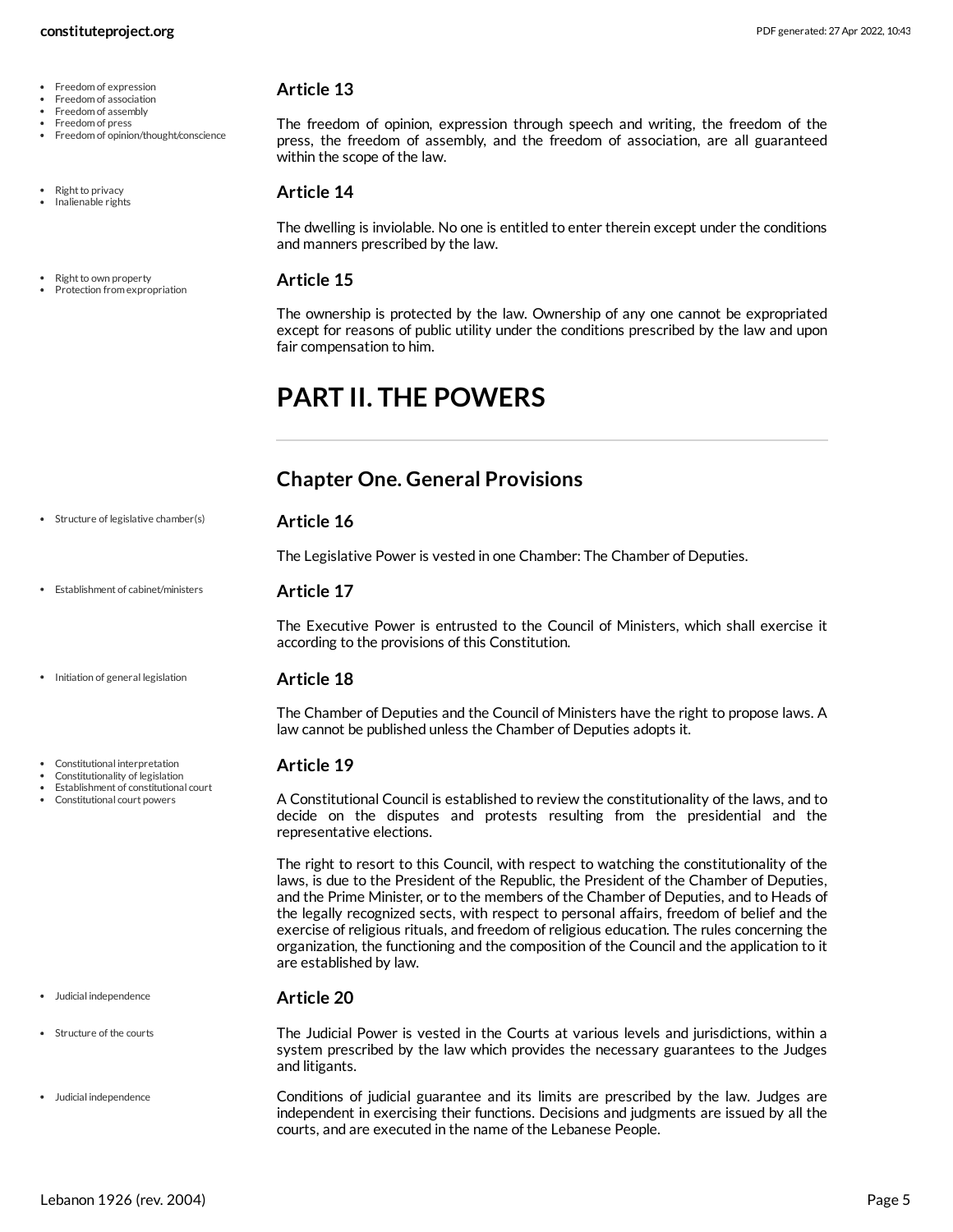- Restrictions on voting
- Claim of universal suffrage

<span id="page-5-2"></span>Every Lebanese citizen, twenty-one years old, has a right to be an elector, pending meeting the requirements prescribed by the Electoral Law.

## <span id="page-5-0"></span>**Chapter Two. The Legislative Power**

#### **Article 22**

With the election of the first Chamber of Deputies on a national basis, not sectarian, a new Senate shall be established in which all religious communities are represented and whose power shall be limited to supreme national causes.

#### **Article 23**

(Abrogated by the Constitutional Law promulgated on October 17, 1927.)

#### <span id="page-5-4"></span>**Article 24**

• First chamber selection

• First chamber representation quotas

Transitional provisions Size of first chamber

Scheduling of elections

<span id="page-5-6"></span>The Chamber of Deputies consists of elected representatives whose number and the manner of the election are determined by the electoral laws in effect.

Until the Chamber of Deputies issues an Electoral Law, outside the sectarian record, representative seats are distributed according to the following rules:

- **a.** Equally between Christians and Moslems.
- **b.** Proportional between the sects of both sides.
- **c.** Proportional among districts.

Exceptionally, and once, representative seats vacant at the date of publishing this Law, and the seats created by the Electoral Law, are filled totally by appointment by a twothirds majority of the National Détente Government, in implementation of the equality between the Christians and the Moslems, according to the National Détente Document. The Electoral Law determines the details of the application of this Article.

#### <span id="page-5-5"></span>**Article 25**

If the Chamber of Deputies is dissolved, the dissolution decision must call for conducting new elections. These elections are conducted according to Article 24 and within a period not exceeding three months.

## <span id="page-5-1"></span>**Chapter Three. General Provisions**

#### **Article 26**

Beirut is the center of the Government and the Chamber of Deputies.

#### **Article 27**

The member of the Chamber of Deputies represents the whole nation. His electors cannot impose restrictions or conditions on his mandate.

#### **Article 28**

<span id="page-5-3"></span>A Representative may combine the representative and the ministerial functions. Ministers may be selected from the members of the Chamber of Deputies or from persons outside it, or from both.

Eligibility for first chamber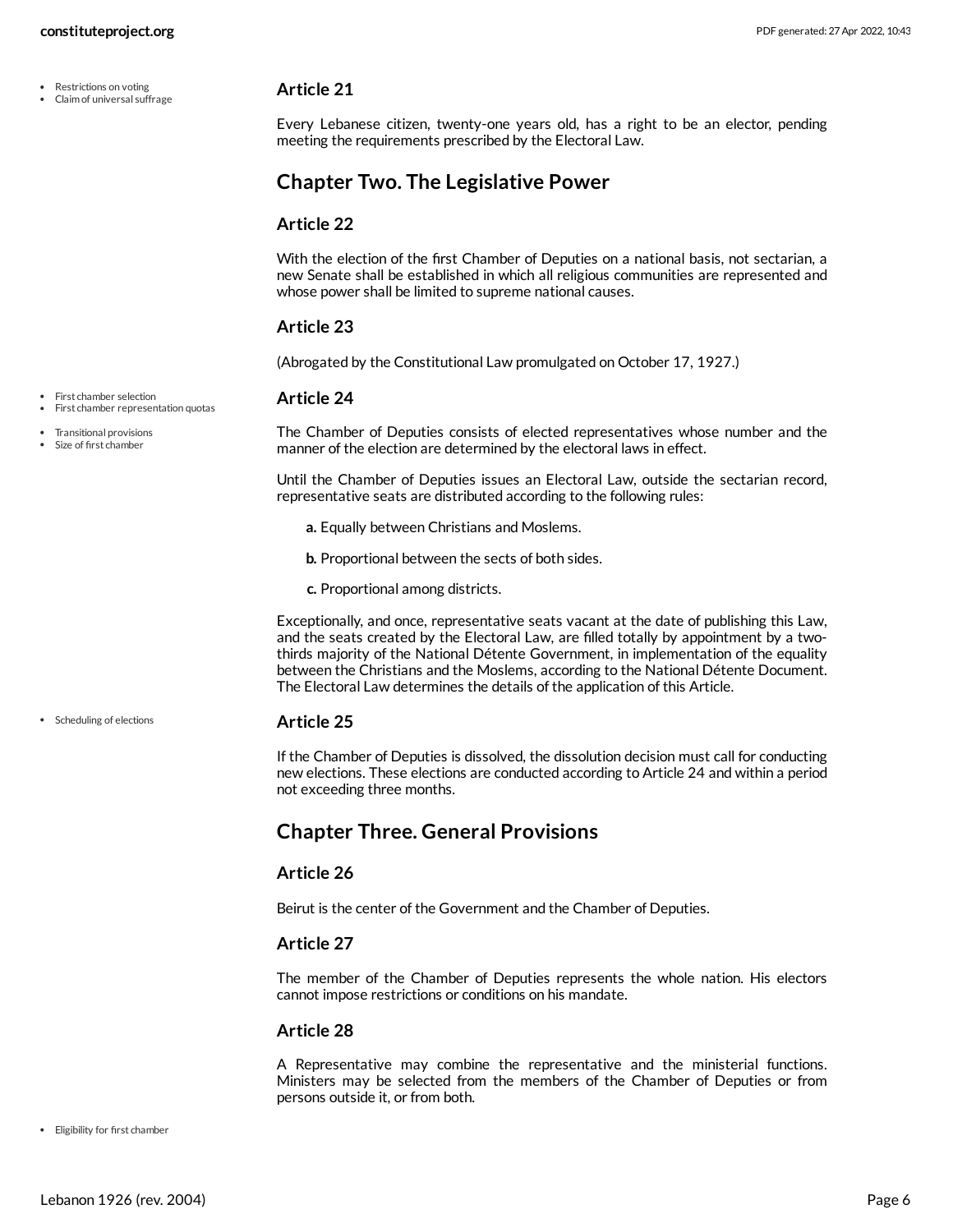The conditions under which the eligibility for representation is lost are determined by the law.

Removal of individual legislators

#### <span id="page-6-5"></span>**Article 30**

Representatives only have the right to decide on the validity of their mandate. The mandate of any Representative cannot be nullified except by a two-thirds majority of all members.

This Article is abrogated "de jure" immediately on establishing the Constitutional Council, and putting its law in effect.

#### **Article 31**

Every meeting held by the Chamber outside the legal session is ipso facto null and in violation of the law.

#### **Article 32** • Budget bills Length of legislative sessions

<span id="page-6-0"></span>The Chamber holds two ordinary sessions every year. The first session starts on Tuesday following the fifteenth of March, and its meetings continue to the end of May. The second session starts Tuesday following the fifteenth of October. Its meetings are devoted to the discussion of the budget and voting on it, before anything else. The session lasts to year-end.

**Article 33** Extraordinary legislative sessions

#### <span id="page-6-2"></span>Ordinary sessions begin and end, de jure, as scheduled by Article 32. The President of the Republic, in agreement with the Head of Government may convene the Chamber of Deputies to extraordinary sessions by a decree setting their opening, end, and agenda. The President of the Republic is required to convene the Chamber to extraordinary sessions in response to the request made by the absolute majority of all its members.

Quorum for legislative sessions

#### <span id="page-6-4"></span>**Article 34**

The Chamber cannot be validly convened unless attended by the majority of the members who constitute it. Decisions are taken by the majority of votes. In a tie, the project under discussion is rejected.

#### **Article 35**

<span id="page-6-3"></span>The Chamber meets publicly. However, it may convene in a closed meeting, if requested by the Government or five of its members. It may decide to rediscuss the same topic in a public meeting.

**Article 36** • Secrecy of legislative votes

> <span id="page-6-6"></span>Votes are cast verbally, or by rising and sitting, except in the case of election, the opinions are expressed by secret ballot. As for the laws in general, and when the issue of confidence is polled, the opinions are always expressed by roll-call, and audible.

Cabinet removal

Public or private sessions

#### <span id="page-6-1"></span>**Article 37**

The right to a no confidence proposal is absolute to every Representative in ordinary sessions and extraordinary sessions. The proposal cannot be discussed except after five days at least from the date of submitting it to the Secretariat of the Chamber, and communicating it to the Ministers concerned.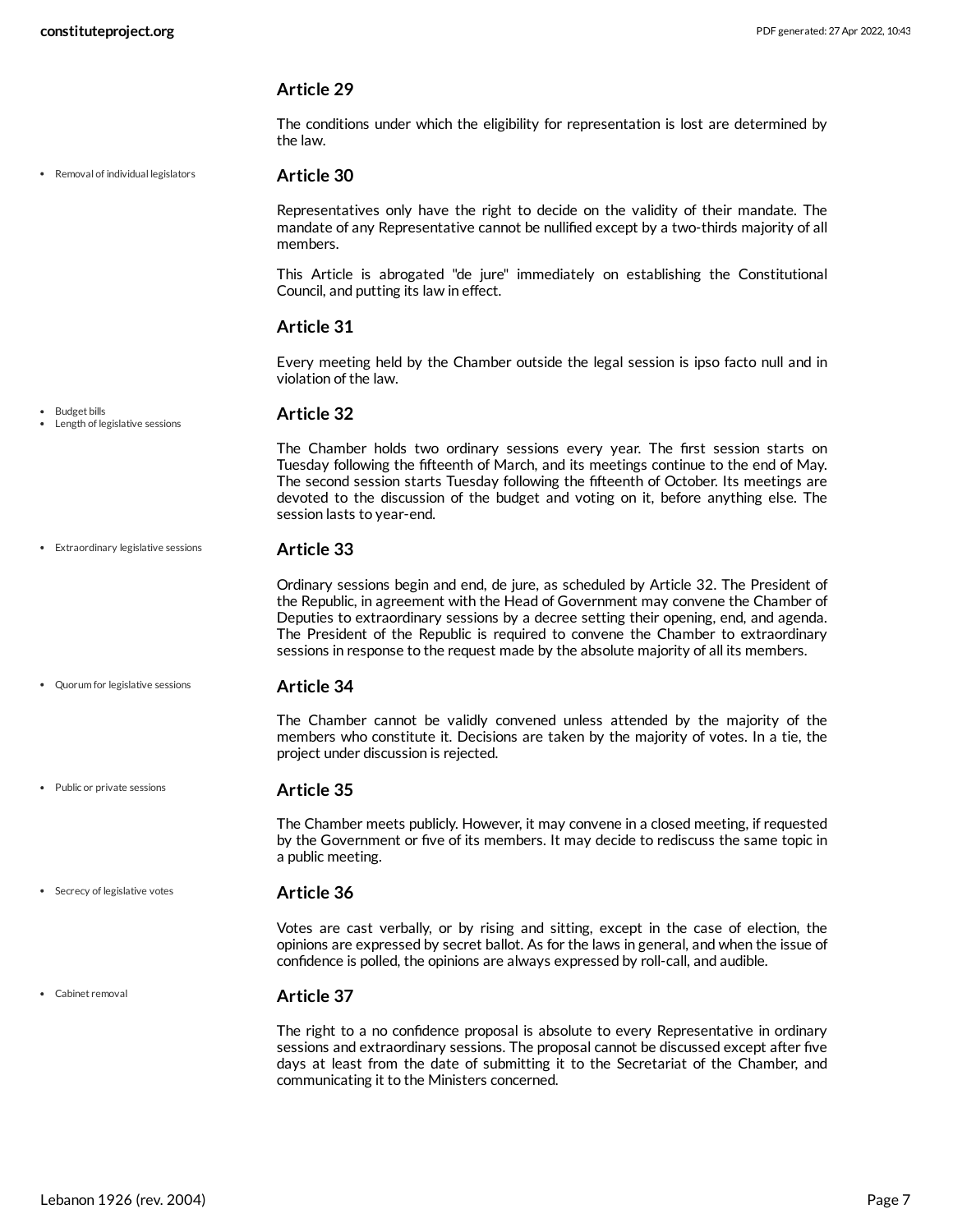No bill which has been rejected by the Chamber, may be reintroduced in the same session.

• Immunity of legislators

#### <span id="page-7-0"></span>**Article 39**

No member of the Chamber may be prosecuted because of the opinions and ideas he expresses during the term of his representation.

**Article 40** • Immunity of legislators

> No Chamber member may be prosecuted or arrested, during the session, for committing a crime, unless authorized by the Chamber, except in case he is caught in the act.

**Article 41** Replacement of legislators

> <span id="page-7-2"></span>If a seat becomes vacant in the Chamber, a successor must be elected within two months. The new member's mandate does not exceed the replaced old member's mandate term. However, if the seat becomes vacant in less than six months before the expiration of his mandate, no successor may be elected.

• Scheduling of elections

#### <span id="page-7-3"></span>**Article 42**

The general elections for the renewal of the Chamber members are conducted within the sixty days preceding the expiration of the mandate.

#### **Article 43**

<span id="page-7-1"></span>**Article 44**

The Chamber establishes its own internal rules of procedure.

#### Leader of first chamber

Every time a new Chamber is elected, it convenes under the presidency of the oldest member, while the youngest two members act as secretaries. The President and Vice-President are separately elected, for the term of the Chamber, by secret balloting and by the absolute majority of the votes cast. In a third ballot, the result is based upon the proportional majority. In case of equal votes, the oldest is considered elected.

In every election's renewal, and at the opening of the October session every year, the Chamber elects two secretaries by secret ballot according to the majority prescribed in the first paragraph of this Article.

The Chamber, a single time, has the right, two years after electing its President and Vice-President, in its first session, to withdraw the confidence from its President or its Vice-President, by a two-thirds majority of all its members based upon a petition signed by at least ten representatives. In this case, the Chamber must hold a meeting to fill out the vacant position.

#### **Article 45**

Members of the Chamber do not have the right to vote, unless they are present in the meeting. Voting by proxy is not permitted.

#### **Article 46**

The Chamber alone has the right to maintain internal order through its President.

#### **Article 47**

Petitions to the Chamber must be submitted in writing. They may not be presented verbally or at the bar of the Chamber.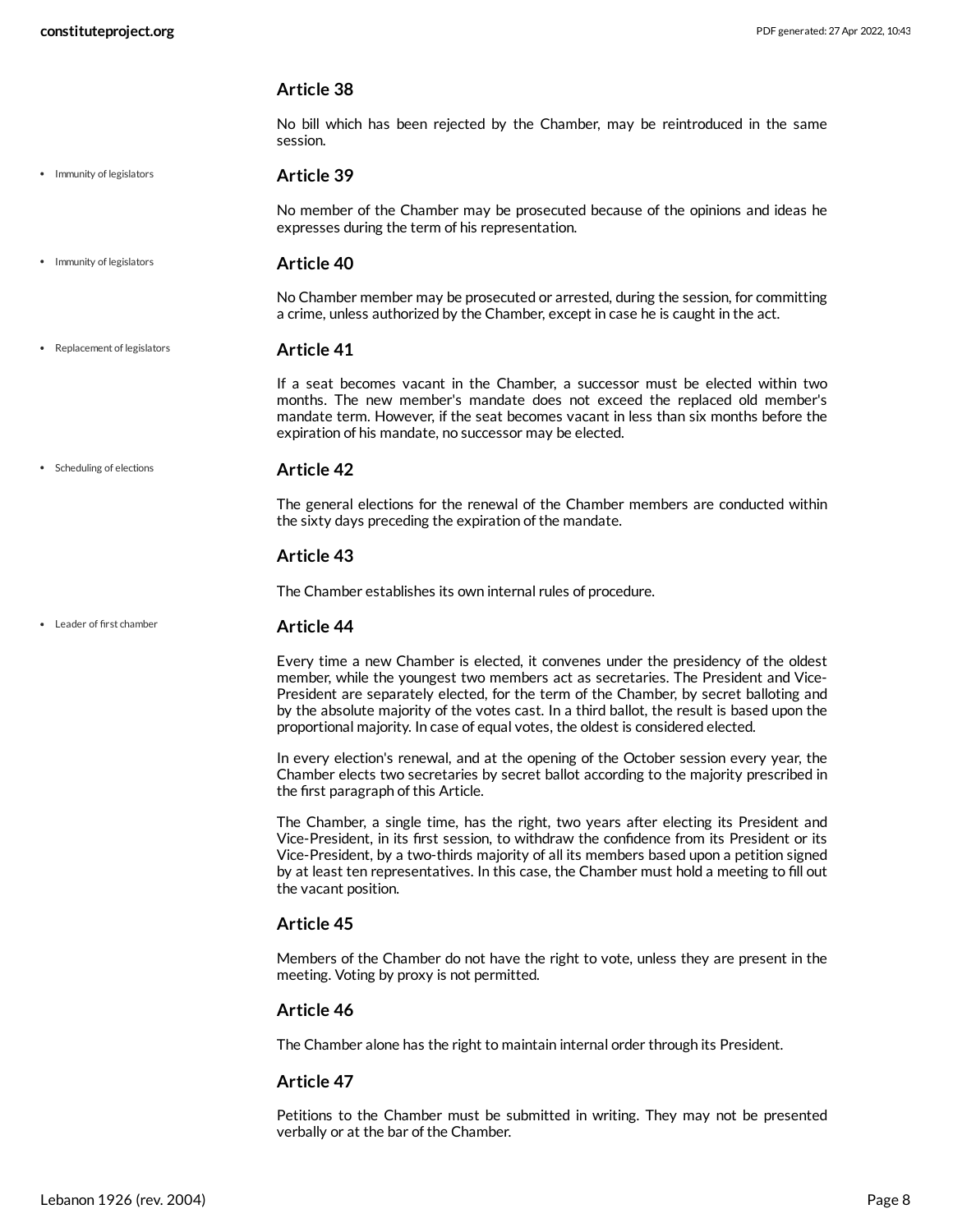Compensation of legislators

<span id="page-8-3"></span>**Article 48**

The remuneration of the members of the Chamber shall be determined by law.

## <span id="page-8-0"></span>**Chapter Four. The Executive Power**

#### **First. The President of the Republic**

#### <span id="page-8-7"></span>**Article 49**

<span id="page-8-1"></span>The President of the Republic is the Chief of State, and the symbol of the unity of the Homeland. He ensures the respect of the Constitution, and the maintenance of Lebanon's independence, its unity, and its territorial integrity in accordance with the provisions of the Constitution. He chairs the Higher Defence Council. He is the Commander in Chief of the armed forces which are subject to the authority of the Council of Ministers.

<span id="page-8-4"></span>The President of the Republic is elected by secret ballot, by a two-thirds majority of the votes cast in the Chamber of Deputies in the first round. The President's term in office is six years. He may only be reelected after a period of six years has lapsed since the end of his previous term. Nobody is eligible for the Presidency of the Republic if he does not meet the conditions for election to the Chamber of Deputies or is barred by them from being a candidate.

The judges and the civil servants of the first category or the equivalent category in all public administrations, public bodies and other public law corporations are not eligible to be elected during the exercise of their official functions and during the two years following their resignation and the actual termination of their functions or the date of their retirement.

#### <span id="page-8-6"></span>**Article 50**

When the President of the Republic assumes his office, he has to take the oath of loyalty to the Nation and the Constitution, before the Parliament, according to the following text:

"I swear by Almighty God to respect the Constitution of the Lebanese Nation and its laws, and to maintain the independence of the Lebanese Homeland, and its territorial integrity."

#### **Article 51**

The President of the Republic promulgates the laws according to the time limits specified by the Constitution, after their approval by the Chamber. He asks for their publication, without having the right to amend them or exempt anyone from being subject to their provisions.

#### <span id="page-8-5"></span>**Article 52**

The President of the Republic assumes the negotiations to sign international treaties and ratify them with the consent of the Head of Government. They cannot be ratified, except after the approval of the Council of Ministers. The Government brings them to the attention of the Chamber of Deputies, as soon as the interest and safety of the State permit. Treaties involving provisions related to the State finances, trade treaties, and other treaties which cannot be annulled on a yearly basis, cannot be ratified except after the approval of the Chamber of Deputies.

Head of state powers

#### <span id="page-8-2"></span>**Article 53**

- **1.** The President of the Republic presides over the Council of Ministers, whenever he wishes, without participating in the vote.
- **2.** The President of the Republic appoints the Head of Government in charge of consulting with the President of the Chamber of Deputies with respect to

Name/structure of executive(s)

- Duty to obey the constitution
- Advisory bodies to the head of state
- Designation of commander in chief

• Head of state selection

- Eligibility for head of state Head of state term limits
- Head of state term length
- Secret ballot
- Eligibility for head of state
- Oaths to abide by constitution
- God or other deities

Foreign affairs representative Treaty ratification International law

Head of government selection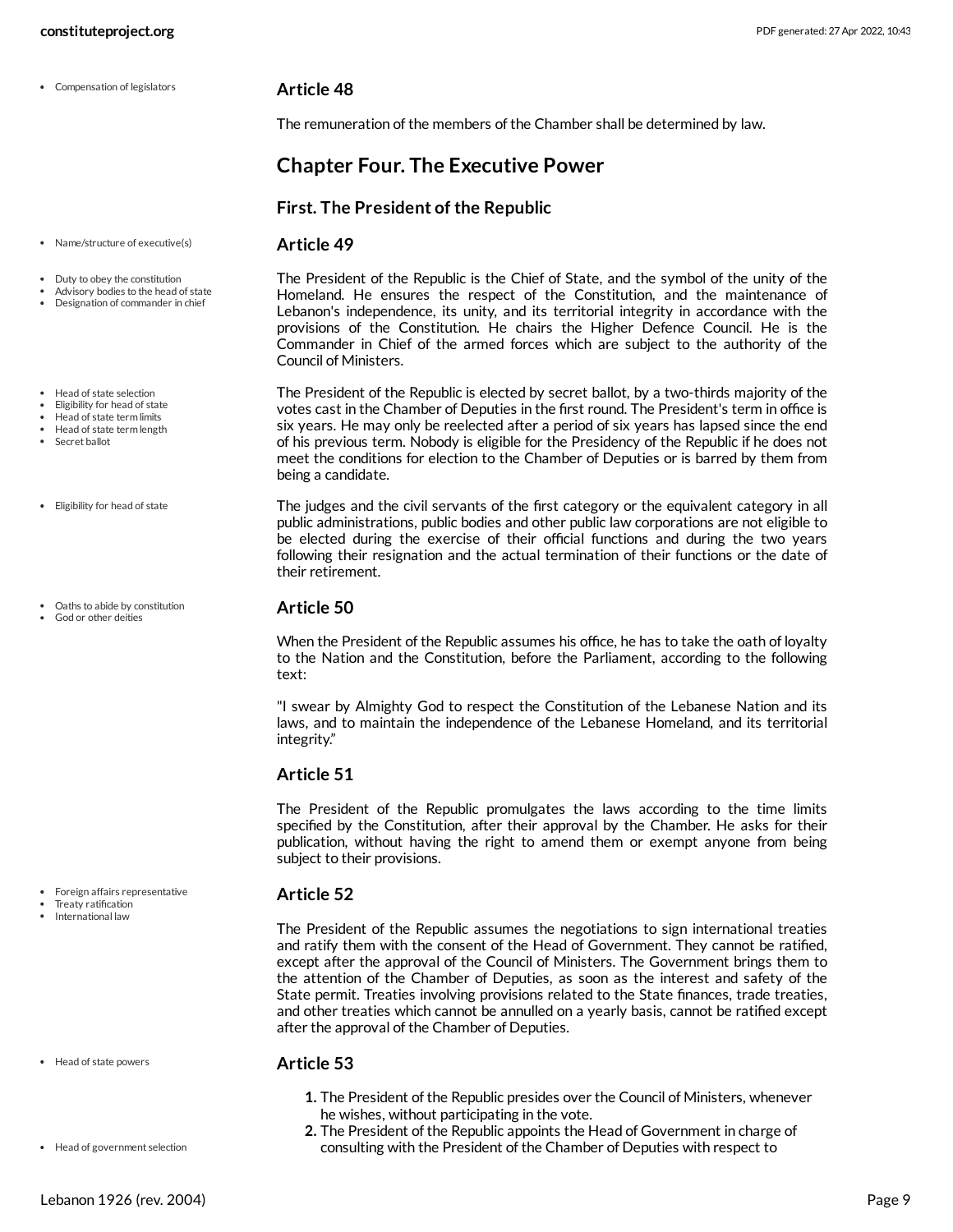- Cabinet removal
- Cabinet selection

Dismissal of the legislature

- Head of state decree power
- Approval or veto of general legislation

#### <span id="page-9-0"></span>**Article 56**

The President of the Republic promulgates the laws, finally approved within a month after transferring them to the Government, and asks for their publication. As for the laws which the Chamber decides their urgent promulgation, he must promulgate them within five days, and asks for their publication.

He promulgates the decrees and asks for their publication. He has the right to ask the Council of Ministers to reconsider any of the decisions made by the Council within fifteen days from the date of depositing it with the President of the Republic. If the Council of Ministers insists upon the decision made, or if the time limit expired without promulgating the decree or returning it, the decision on the decree is considered in force, and must be published.

Veto override procedure Approval or veto of general legislation

#### <span id="page-9-2"></span>**Article 57**

After informing the Council of Ministers, the President of the Republic has the right to request a reconsideration of the law, once during the time limit for its promulgation. His request may not be refused. When the President uses this right, [he] shall not be

- **2.** representative mandatory consultations, the results of which are officially reported to him.
- **3.** He promulgates a decree appointing the Prime Minister separately.
- **4.** He promulgates with the consent of the Prime Minister, the decree to form the Government, and the decrees to accept the resignation of Ministers or their dismissal.
- **5.** He promulgates, independently, the decrees to accept the resignation of the Government or to consider it resigning.
- **6.** To transmit the bills, submitted to him by the Council of Ministers, to the Chamber of Deputies.
- **7.** To receive the Ambassadors, and accept their accreditation.
- **8.** He presides over official ceremonies, and grants State badges of honor by decree.
- **9.** He grants special pardon by decree, but the general pardon can only be granted by law.
- **10.** In case of necessity, he addresses messages to the Chamber of Deputies.
- **11.** He presents any of the urgent matters to the Council of Ministers, outside the agenda.
- **12.** He calls the Council of Ministers to extraordinary meetings, as he deems necessary, in agreement with the Head of Government.

#### **Article 54**

Decisions of the President of the Republic must be countersigned by the Head of Government and the Minister or Ministers concerned, with the exception of the decree nominating the Head of Government and the decree accepting the resignation of the Government or considering it resigned.

<span id="page-9-1"></span>As for the decree promulgating laws, it is countersigned by the Head of Government.

#### **Article 55**

In the cases specified in Articles 65 and 77 of this Constitution, the President of the Republic may ask the Council of Ministers for the dissolution of the Chamber of Deputies before the expiration of its mandate. Accordingly, if the Council of Ministers decides to dissolve the Chamber, the President of the Republic issues the dissolution decree. In this case, the electoral bodies convene, according to the provisions of Article 25 of the Constitution, and the new Chamber is convened within fifteen days following the proclamation of the election.

The staff of the office of the Chamber continues to manage the business until the new Chamber is elected.

In case the elections are not conducted within the time limit specified in Article 25 of the Constitution, the dissolution decree is considered null, as if non-existent, and the Chamber of Deputies continues to exercise its powers according to the Constitution.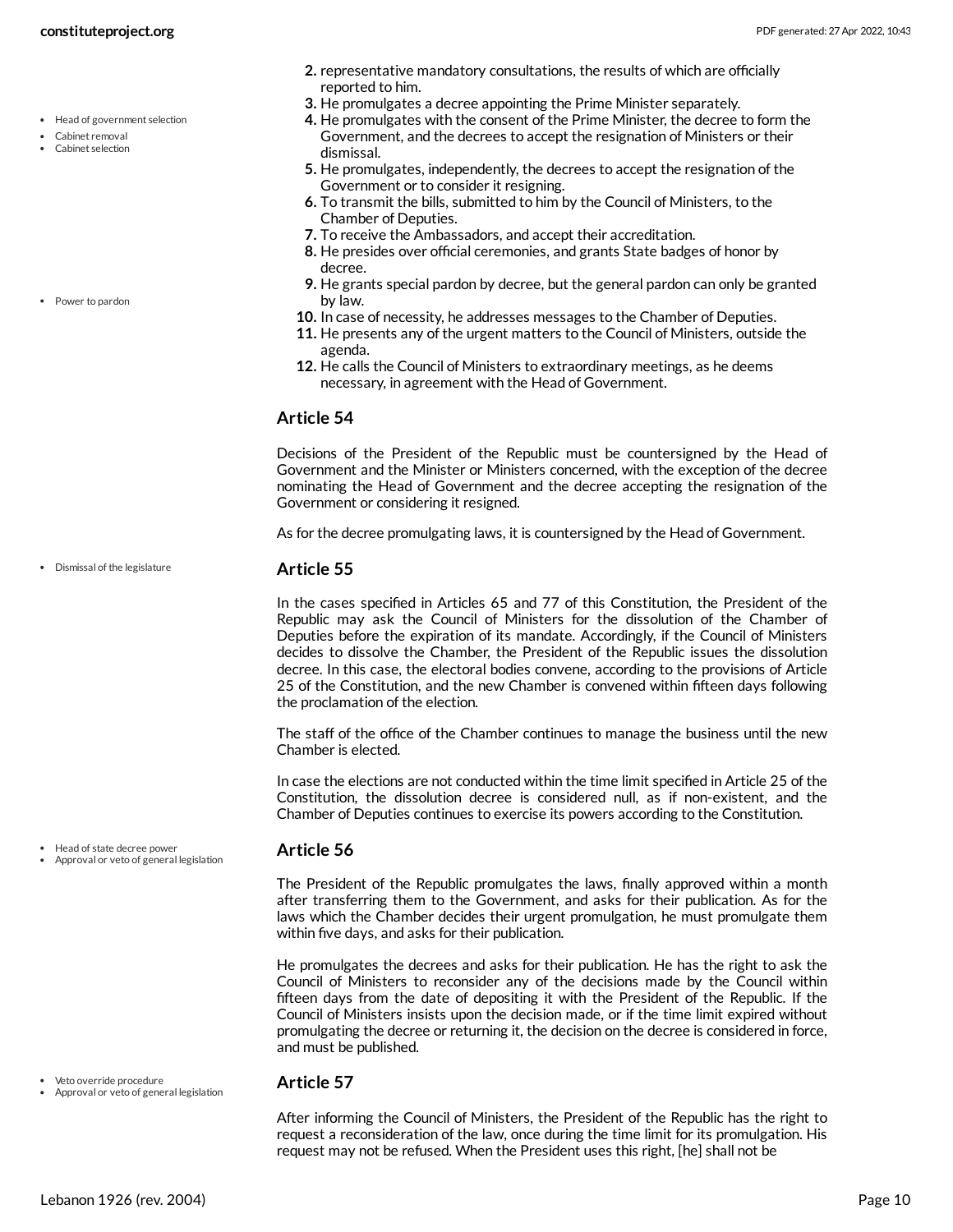required to promulgate the law, until it is approved by the Chamber, after another discussion related to it, and passing it by the absolute majority of the total members constituting the Chamber legally.

In case of the expiration of the time limit without promulgating the law or returning it, it is considered in force legally, and must be published.

Head of state decree power

#### <span id="page-10-2"></span>**Article 58**

Every bill the Government decides to be urgent, with the approval of the Council of Ministers, and referring to that in the transmittal decree, the President of the Republic — after forty days from its submission to the Council, and after including it in a public calendar, and reading it therein, and the expiration of this period without taking any action — can promulgate a decree putting it into force, after the approval of the Council of Ministers.

#### **Article 59**

The President of the Republic may adjourn the Chamber for a period not exceeding one month. He may not do that more than twice in the same session.

#### <span id="page-10-3"></span>**Article 60**

While performing his functions, the President of the Republic cannot be accountable except in his violation of the Constitution, or in case of high treason.

His liability for ordinary crimes is subject to public laws. He cannot be charged with these crimes, or with violating the Constitution and high treason except by the Chamber of Deputies by a decision issued by a two-thirds majority of all its members, and is tried before the Supreme Council provided for in Article 80. The public prosecution function before the Supreme Council is assumed by a judge appointed by the Supreme Court in plenary session.

Head of state removal

• Head of state removal Head of state immunity Structure of the courts

#### **Article 61**

Once the President of the Republic is impeached, he is suspended and the presidency stays vacant until the case is decided by the Supreme Council.

#### **Article 62**

In case the presidency becomes vacant for whatever reason, the functions of the President of the Republic are delegated to the Council of Ministers.

#### **Article 63**

Remunerations of the President of the Republic are determined by a law, and they cannot be increased or decreased during the term of his office.

#### **Second. The Prime Minister**

#### <span id="page-10-1"></span>**Article 64**

<span id="page-10-0"></span>The Prime Minister is the Head of Government. He represents it, speaks in its name, and is responsible for executing the public policy made by the Council of Ministers. He assumes the following powers:

- **1.** He presides over the Council of Ministers. By law, he is Vice President of the Supreme Council of Defense.
- **2.** He conducts the representative consultations for the formation of the Government, and countersigns with the President of the Republic, the decree of its formation. The Government must present its ministerial program to the Chamber of Deputies for a vote of confidence within thirty days from the date of promulgating the decree of its formation. The Government cannot assume its

• Name/structure of executive(s) Head of government powers

- 
- Advisory bodies to the head of state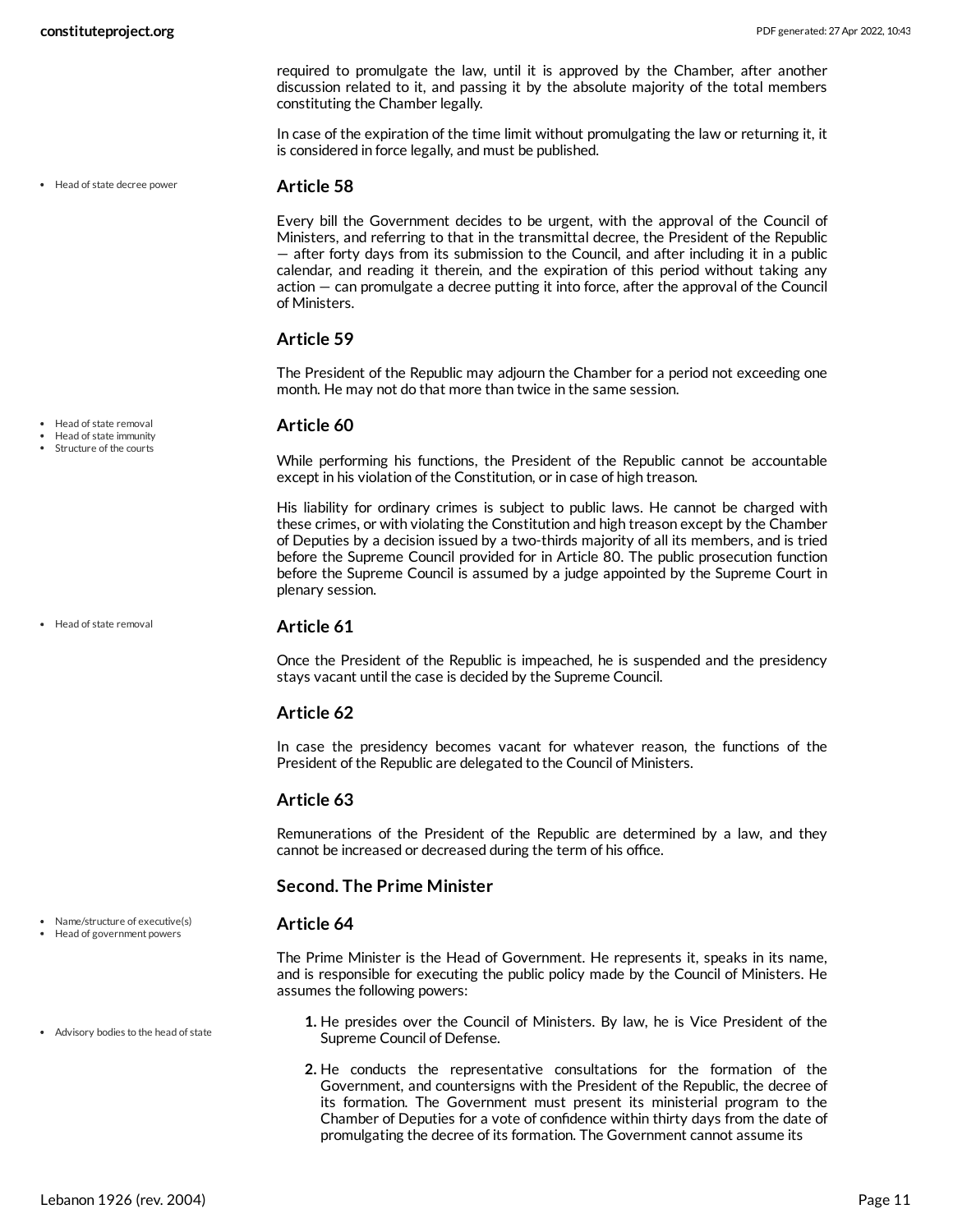Extraordinary legislative sessions

- **2.** functions before a vote of confidence, nor after its resignation, nor after considering it resigned, except in the narrow sense to manage the business.
- **3.** He presents the public policy of the Government to the Chamber of Deputies.
- **4.** He countersigns all decrees with the President of the Republic, except the decree nominating him Head of Government, or the decree accepting the Government's resignation, or considering it resigned.
- **5.** He signs the decree to open an extraordinary session and the decrees promulgating the laws and the request to reconsider them.
- **6.** He convenes the Council of Ministers, and elaborates its agenda. He notifies the President of the Republic, in advance, of the topics included therein, and of the urgent topics to be discussed.
- **7.** He follows upon the achievements of the administrations and public organizations, and coordinates among Ministers, and provides guidance to ensure the good performance.
- **8.** He convenes working sessions with the concerned institutions in the State, in the presence of the Minister in charge.

## **Third. The Council of Ministers**

#### <span id="page-11-3"></span>**Article 65**

<span id="page-11-0"></span>The executive power is vested in the Council of Ministers, and is the power to which the Armed Forces are subjected. Of the functions it performs, are:

- **1.** Elaborating the public policy for the State in all fields, the bills and organizational decrees, and taking the decisions necessary for their implementation.
- **2.** Taking care of the enforcement of laws and orders, overseeing the functions of all the State apparatus, including administrations and civil, military, and security organizations, without exception.
- **3.** Appointing State employees, dismissing them, and accepting their resignations, according to the law.
- **4.** Dissolving the Chamber of Deputies by a request from the President of the Republic, if the Chamber abstains, for other than compelling reasons, from convening during an ordinary session, or during two extraordinary successive sessions, not less than one month each, or in case of rejecting the Budget as a whole for the purpose of paralyzing the hand of the Government to act. This right cannot be exercised another time for the same reasons which lead to the dissolution of the Chamber in the first time.
- **5.** The Council of Ministers convenes periodically in a special headquarters, and is presided over by the President of the Republic whenever he attends its sessions. The legal quorum for its convening is a two-thirds majority of its members. Its decisions are taken by consent, but if this is impossible, then by voting, and its decisions are taken by the majority of those present.

<span id="page-11-1"></span>The basic issues need the consent of two-thirds of the Government members, as specified in the decree of its formation. The following are basic issues: Amending the Constitution, declaring and canceling the state of emergency, war and peace, public mobilization, international accords and treaties, state budget, overall development plans, and long term, appointing employees of the first cadre and its equivalent, reconsidering the redistricting, dissolving the Chamber of Deputies, elections law, nationality law, personal affairs laws, dismissing the Ministers.

#### <span id="page-11-2"></span>**Article 66**

Only Lebanese may assume the ministry, and no one may assume the ministry unless he meets the requirements which qualify him for representation.

- Powers of cabinet
- Establishment of cabinet/ministers

- Dismissal of the legislature
- Budget bills

- Treaty ratification
- Dismissal of the legislature
- Power to declare/approve war Emergency provisions
- Cabinet removal
- International law
- Budget bills
- Constitution amendment procedure
- Eligibility for cabinet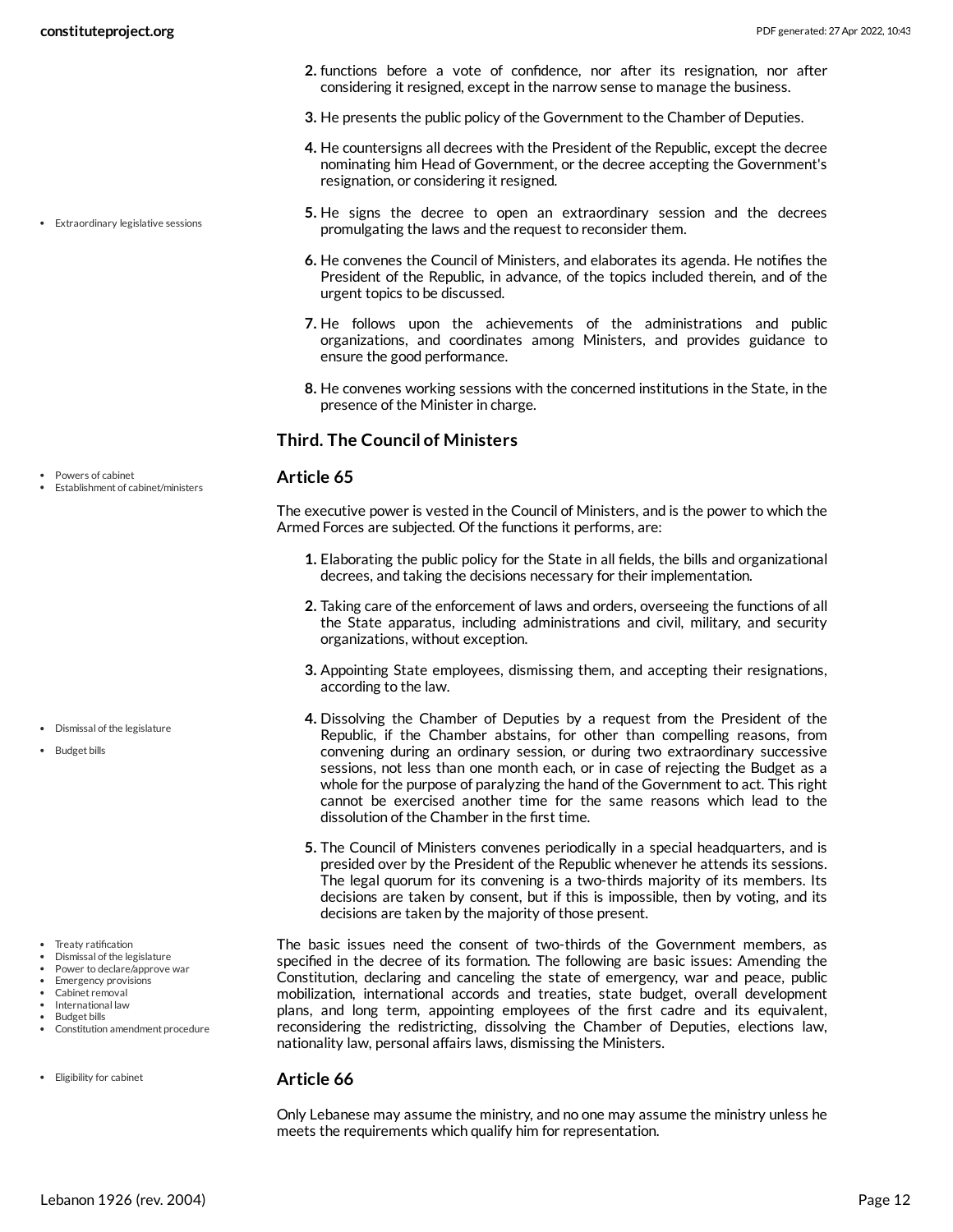The Ministers assume the management of the State's interests, and they are responsible for implementing the orders and laws, each in the matters of his department and within his jurisdiction.

The Ministers are collectively liable to the Chamber of Deputies for the Government's public policy, and individually assume the responsibility of their personal actions.

#### **Article 67**

Ministers have the right to attend the Council if they so desire, and to be heard when they request to talk, and be assisted by whomever they decide from their department.

**Article 68** Cabinet removal

> <span id="page-12-2"></span>When the Council takes a vote of no confidence against any of the Ministers, according to Article 37, this Minister must resign.

#### **Article 69**

- **1.** The Government is considered resigned under the following circumstances:
	- **a.** If its Head resigns.
	- **b.** If it loses a third of the number of its members, as prescribed in the decree of its formation.
	- **c.** If its Head dies.
	- **d.** When the President of the Republic takes office.
	- **e.** At the beginning of the term of the Chamber of Deputies.
	- **f.** When there is a vote of no confidence against it, at the initiative of the Chamber of Deputies, or at its own initiative.
- **2.** A Minister is dismissed by a decree signed by the President of the Republic and countersigned by the Head of Government, after the approval of two-thirds of the members of Government.
- **3.** When the Government resigns or is considered resigned, the Chamber of Deputies is legally in an extraordinary session, until a new Government is formed and acquires a vote of confidence.

#### <span id="page-12-3"></span>**Article 70**

The Chamber of Deputies may charge the Prime Minister and Ministers with high treason, or with the violation of duties assigned to them. A decision to impeach cannot be issued except by a two-thirds majority of all the members of the Chamber of Deputies. A special law determines the conditions of the legal responsibility of the Prime Minister and Ministers.

#### **Article 71**

The Prime Minister and the accused Minister are tried before the Supreme Council.

### **Article 72**

Once the decision for impeachment is issued against the Prime Minister, he is suspended, and if he resigns, his resignation shall not prevent judicial proceedings from being instituted or continued against him.

## <span id="page-12-0"></span>**PART III**

## <span id="page-12-1"></span>**A. Election of the President of the Republic**

Cabinet removal

Cabinet removal

- Cabinet removal
- Cabinet removal
- Head of government removal Head of government immunity

• Head of government removal

Cabinet removal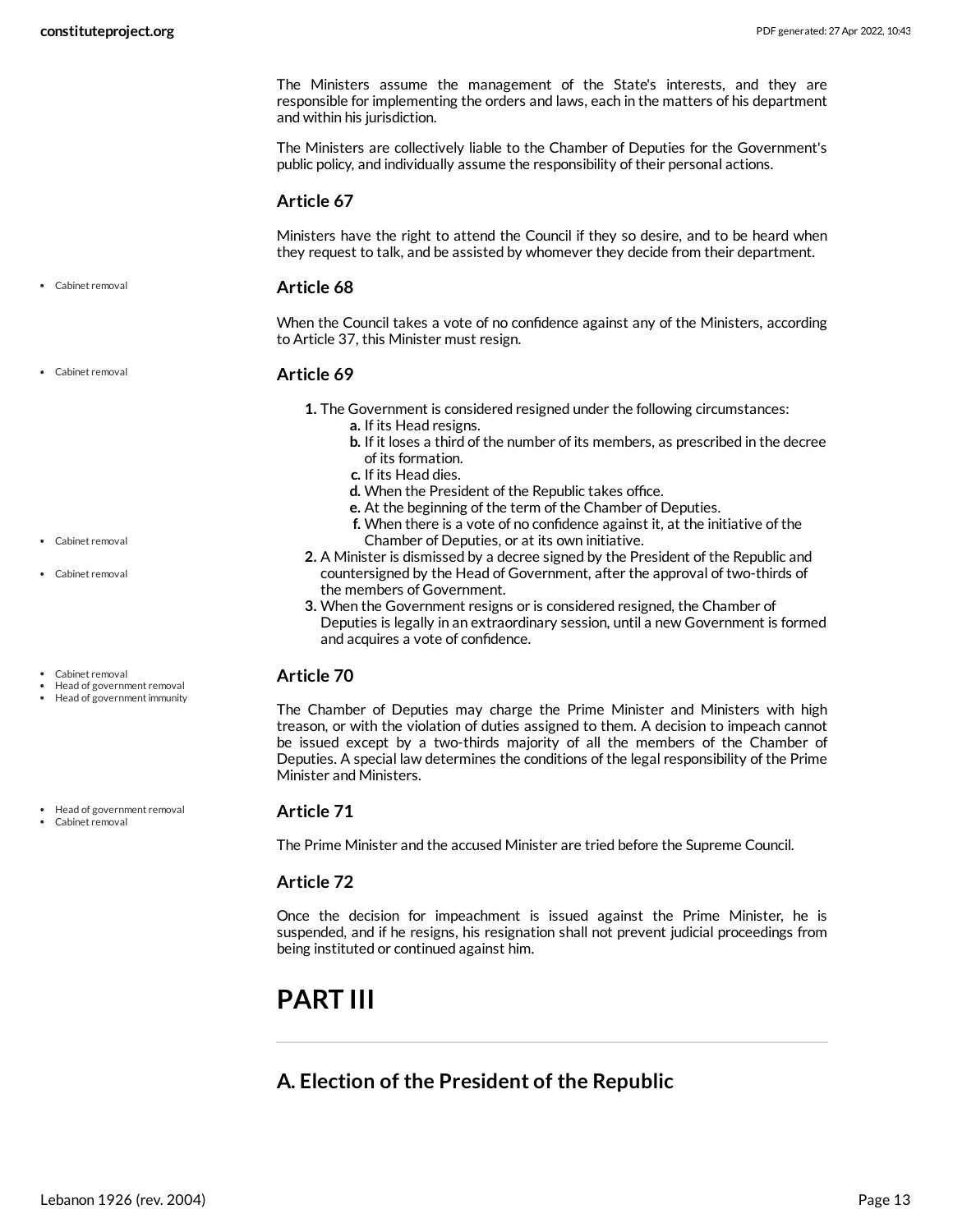One month at least and two months at most, before the expiration of the office term of the President of the Republic, the Chamber is convened by a summons of its President, to elect the new President of the Republic. If the Chamber is not summoned for this purpose, it convenes legally on the tenth day preceding the expiration date of the President's term in office.

Head of state replacement

#### <span id="page-13-2"></span>**Article 74**

If the presidency becomes vacant because of the death of the President, or his resignation, or any other reason, the Chamber convenes immediately by law to elect the successor, and if the presidency happened to be vacant, while the Chamber of Deputies is dissolved, the electoral bodies are summoned to convene without delay, and the Chamber is legally convened, immediately as soon as the elections have taken place.

#### **Article 75**

The Chamber convened to elect the President of the Republic, is considered an electoral body, not a legislative body, and must proceed immediately for the election of the Head of State without any discussion, or any other matter.

Constitution amendment procedure

### <span id="page-13-0"></span>**B. Amendment of the Constitution**

#### **Article 76**

The Constitution may be revised based upon an initiative by the President of the Republic, and so, the Government introduces a bill to the Chamber of Deputies.

#### **Article 77**

The Constitution, also, may be revised based upon the initiative of the Chamber of Deputies. In this case, the process is as follows:

In the course of an ordinary session, the Chamber of Deputies has the right, based upon the initiative of at least ten of its members, to introduce a proposal to revise the Constitution by a two-thirds majority of all the members legally constituting the Chamber.

However, the matters and issues included in the proposal must be clearly defined and enumerated. The President of the Chamber, then, communicates this proposal to the Government, requesting that it drafts a bill for this purpose. If the Government approves the proposal of the Chamber by a two-thirds majority, it must prepare a draft law, and introduce it to the Chamber within four months. If it does not approve, it must return the decision to the Chamber for a further study. If the Chamber insists on it by a three-fourths majority of all the members constituting the Chamber legally, then the President of the Republic may either respond to the wish of the Chamber, or may ask the Council of Ministers to dissolve it and conduct new elections within three months. If the new Chamber insists upon the necessity of the amendment, then the Government must acquiesce and introduce the amendment proposal in the period of four months.

## <span id="page-13-1"></span>**C. Procedures of the Chamber of Representatives**

Constitution amendment procedure

#### **Article 78**

If an amendment proposal of the Constitution is introduced to the Chamber, it must confine to the debate, until it is voted upon before any other action. However, it cannot debate or vote except on matters and issues specifically and clearly determined in the proposal which had been introduced to it.

Constitution amendment procedure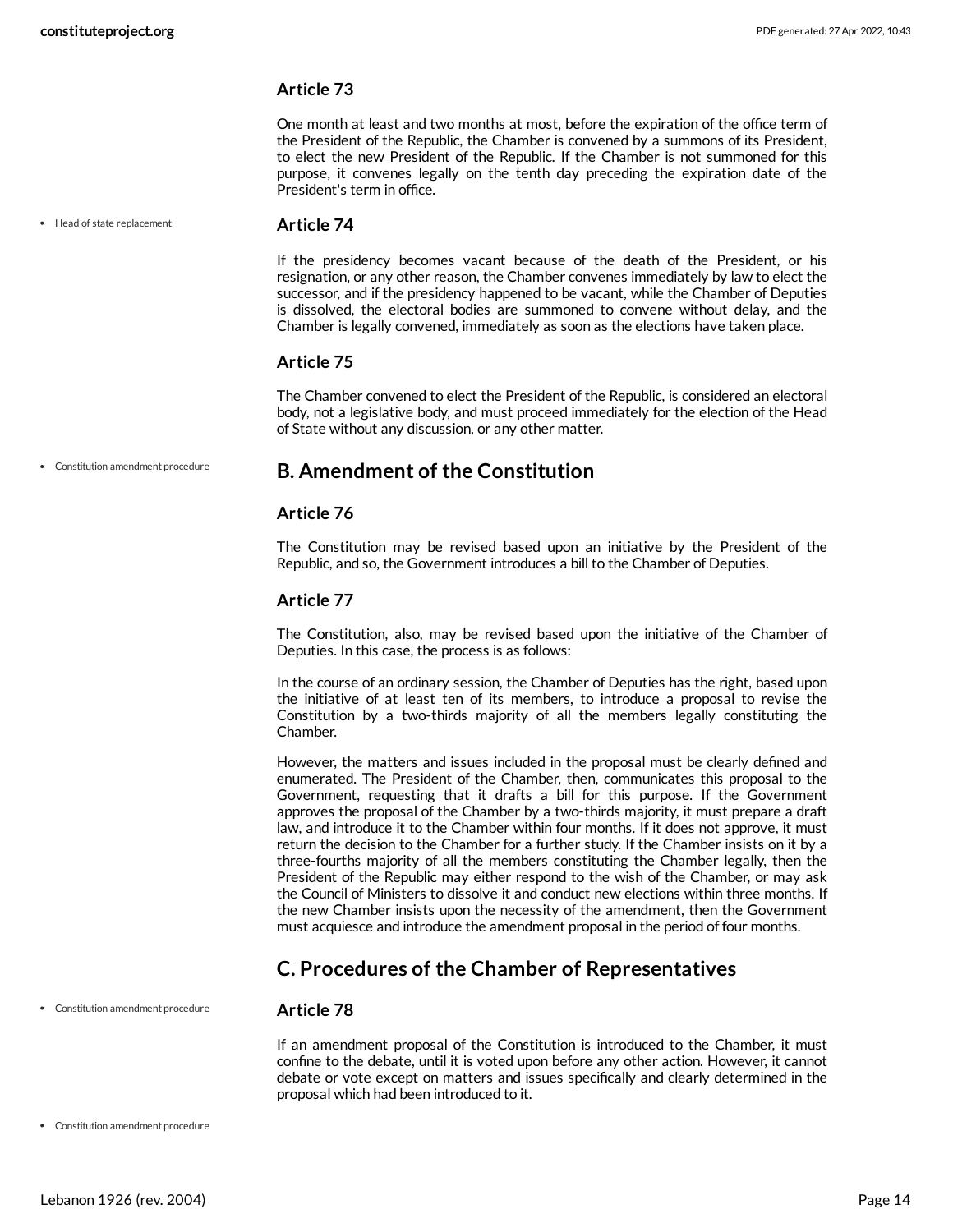When an amendment proposal of the Constitution is introduced to the Chamber, it cannot discuss it or vote upon it, unless a two-thirds majority of the members legally constituting the Chamber are present. Voting must be in the same majority.

The President of the Republic must promulgate the Law relating to the Constitutional amendment in the same manner and conditions required for the promulgation and publication of the ordinary laws. He has the right to ask the Chamber to reconsider the proposal another time, during the time limit for the promulgation, and after notifying the Council of Ministers. Voting upon it is, also, by a two-thirds majority.

## <span id="page-14-0"></span>**PART IV. MISCELLANEOUS PROVISIONS**

## <span id="page-14-1"></span>**A. The Supreme Council**

#### <span id="page-14-4"></span>**Article 80**

The Supreme Council, whose mission is to impeach the President and Ministers, consists of seven Deputies elected by the Chamber of Deputies, and eight of the highest-rank Lebanese Judges according to the judicial hierarchy, or according to seniority in case of their equal ranks. They convene under the presidency of the Judge with the highest rank. The impeachment decisions are issued by the Supreme Council by a majority of ten votes. The impeachment proceedings therein are determined by a special law.

## <span id="page-14-2"></span>**B. On Finance**

#### **Article 81**

Public taxes are imposed. In the Lebanese Republic, no tax can be established or levied, except by a comprehensive law whose rules are applied to all the Lebanese territory without exception.

#### **Article 82**

No tax may be amended or eliminated except by a law.

#### <span id="page-14-3"></span>**Article 83**

Every year, at the beginning of the October session, the Government introduces to the Chamber of Deputies, a Budget including State expenditures and its revenues for the next year. The Budget is voted upon item by item.

#### <span id="page-14-5"></span>**Article 84**

During the debate of the budget and proposals of additional and extraordinary appropriations, the Chamber may not increase the proposed appropriations in the draft budget, or in the rest of the mentioned proposals, whether in the form of an amendment introduced, or through initiative. However, at the end of the debate, it may decide through initiative, laws creating new expenditures.

#### **Article 85**

An extraordinary appropriation may not be opened, except by a special law. However, if unforeseen circumstances create urgent expenditures, the President of the Republic issues a decree, based upon a decision made by the Council of Ministers, to open extraordinary or additional appropriations, and by transfer of appropriations in the budget, without exceeding the upper limit determined in the budget law. These measures must be submitted to the Chamber for approval in its first ensuing session.

• Head of state removal

- Courts for judging public officials
- Head of government removal
- Cabinet removal

• Budget bills

Spending bills Budget bills

- Spending bills
- Budget bills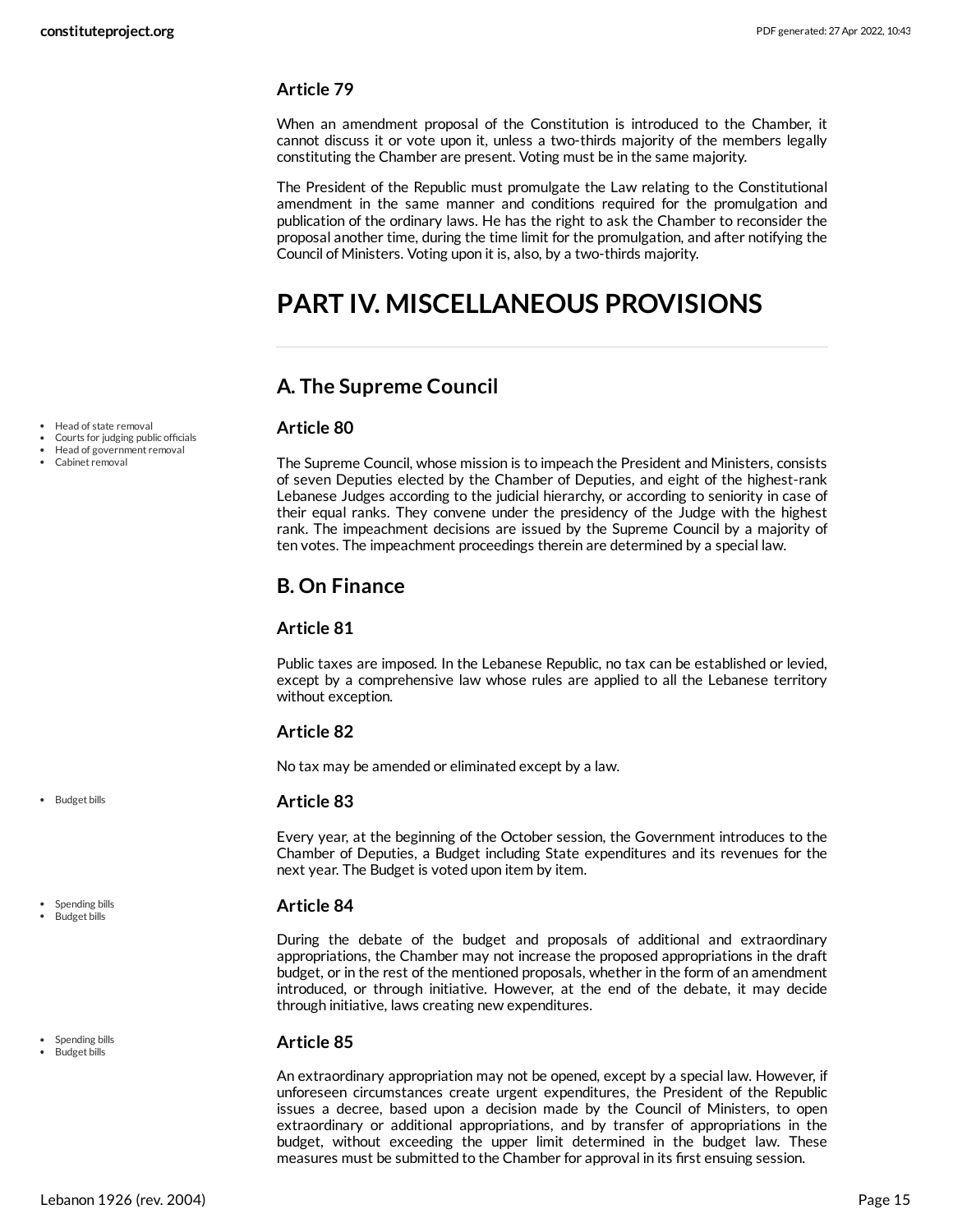- Budget bills
- Extraordinary legislative sessions

<span id="page-15-4"></span>If the Chamber of Deputies does not decide definitely in the matter of the budget proposal before the expiration of the session devoted for its examination, then the President of the Republic, with the agreement of the Head of Government, convenes the Chamber immediately to an extraordinary session lasting to the end of January to continue the budget examination. If this extraordinary session is over without definitely deciding on the budget proposal, then the Council of Ministers may take a decision based upon which the President of the Republic issues a decree adapting and putting into force the proposal in the form it was introduced to the Chamber. The Council of Ministers may not use this right, unless the budget proposal was introduced to the Chamber at least fifteen days prior to its session.

However, during that extraordinary session, taxes, costs, duties, imposts and other revenues are collected as before. The budget of the previous year is used as a basis, adding to it the newly-opened additional permanent appropriations, and excluding from it the eliminated permanent appropriations. The Government receives the January expenditures of the new year based upon the provisional twelfth.

#### **Article 87**

The accounts of the final financial administration for every year must be submitted to the Chamber for approval, before publishing the budget of the second year which follows that year. A special law will be made to establish the Bureau of Accounts.

#### **Article 88**

No public debt, nor obligation to spend funds from the Budget, may be contracted except according to law.

Ownership of natural resources

#### <span id="page-15-5"></span>**Article 89**

No obligation nor concession to exploit the natural resources of the country, nor any service of public utility, nor any monopoly may be granted except according to law and for a limited time.

## <span id="page-15-0"></span>**PART V. PROVISIONS RELATING TO THE MANDATORY POWER AND THE LEAGUE OF NATIONS**

### <span id="page-15-1"></span>**Articles 90 91 and 92**

(These Articles were abrogated by the Constitutional Law promulgated on November 9, 1943.)

## <span id="page-15-2"></span>**Article 93**

(Abrogated by the Constitutional Law promulgated on January 21, 1947.)

## <span id="page-15-3"></span>**Article 94**

(Abrogated by the Constitutional Law promulgated on November 9, 1943.)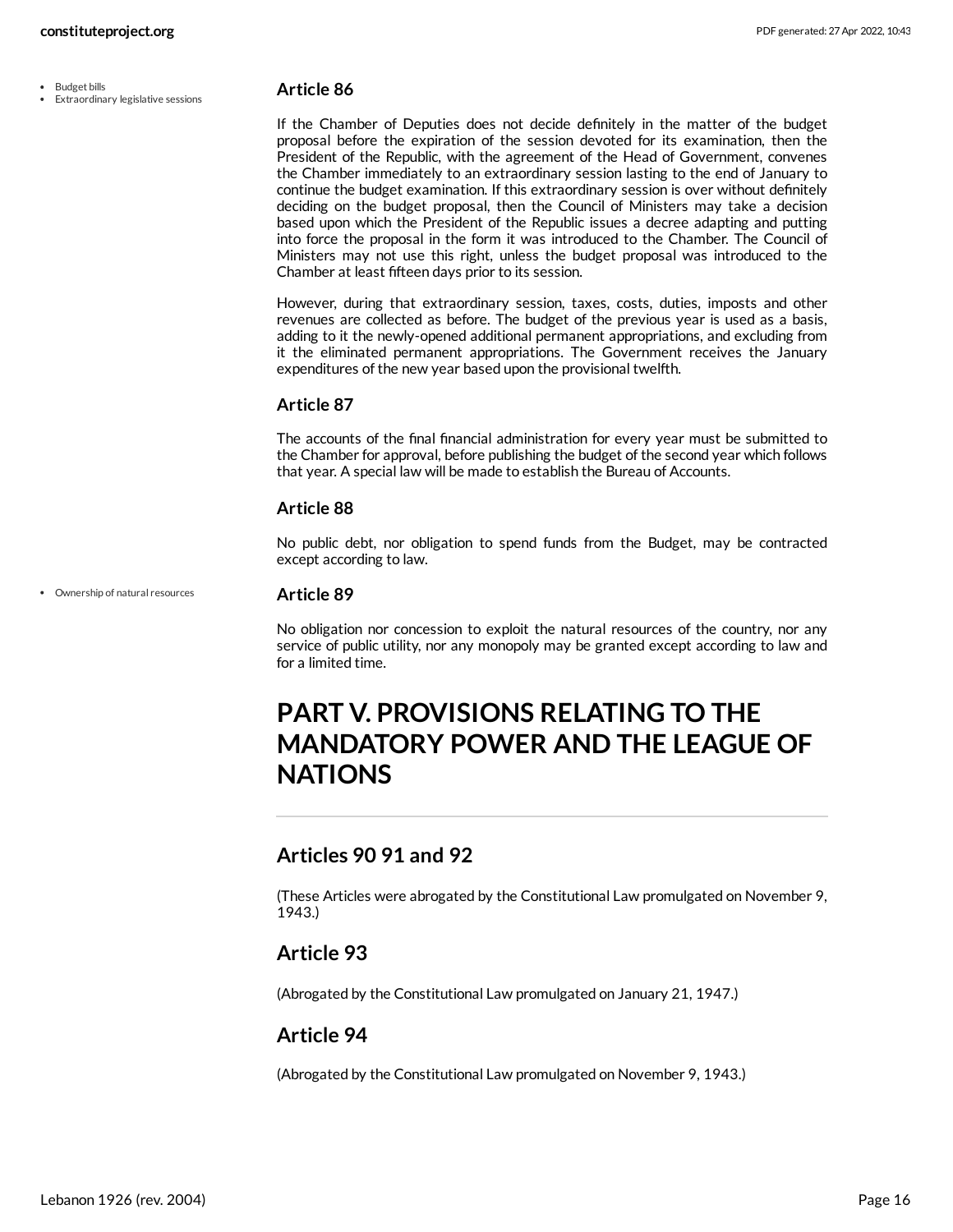Transitional provisions

## <span id="page-16-0"></span>**PART VI. CONCLUDING AND TEMPORARY PROVISIONS**

## <span id="page-16-1"></span>**Article 95**

The Chamber of Deputies, elected on the basis of half Moslems and half Christians, must take the appropriate measures to eliminate political sectarianism, according to an interim plan, and the formation of a National Council under the presidency of the President of the Republic consisting, in addition to the President of the Chamber of Deputies and the Prime Minister, political, intellectual and social notables.

The mission of the Council is to study and suggest the means capable of eliminating the sectarianism, and introducing them to the Chamber of Deputies and the Council of Ministers, and to follow up on the interim plan.

In the transitory period:

- **a.** The sects are fairly represented in the formation of the Cabinet.
- **b.** The rule of sectarian representation is abrogated. Jurisdiction and efficiency are adopted in public employment, the Judiciary, the military and security establishments, the public and mixed organizations, according to the exigencies of national harmony, with the exception of the jobs of the first rank and the equivalence of the first rank therein. These jobs are equally divided between Christians and Moslems without specifying any job to a specific sect, taking into consideration the two principles of jurisdiction and efficiency.

## <span id="page-16-2"></span>**Articles 96 97 98 99 and 100**

(Abrogated by the Constitutional Law promulgated on January 21, 1947.)

## <span id="page-16-3"></span>**Article 101**

Effective September 1, 1926, the State of Grand Lebanon is called The Lebanese Republic, without any further modification or amendment.

Constitutionality of legislation

### <span id="page-16-4"></span>**Article 102**

All legislative provisions contrary to this Constitution are abrogated.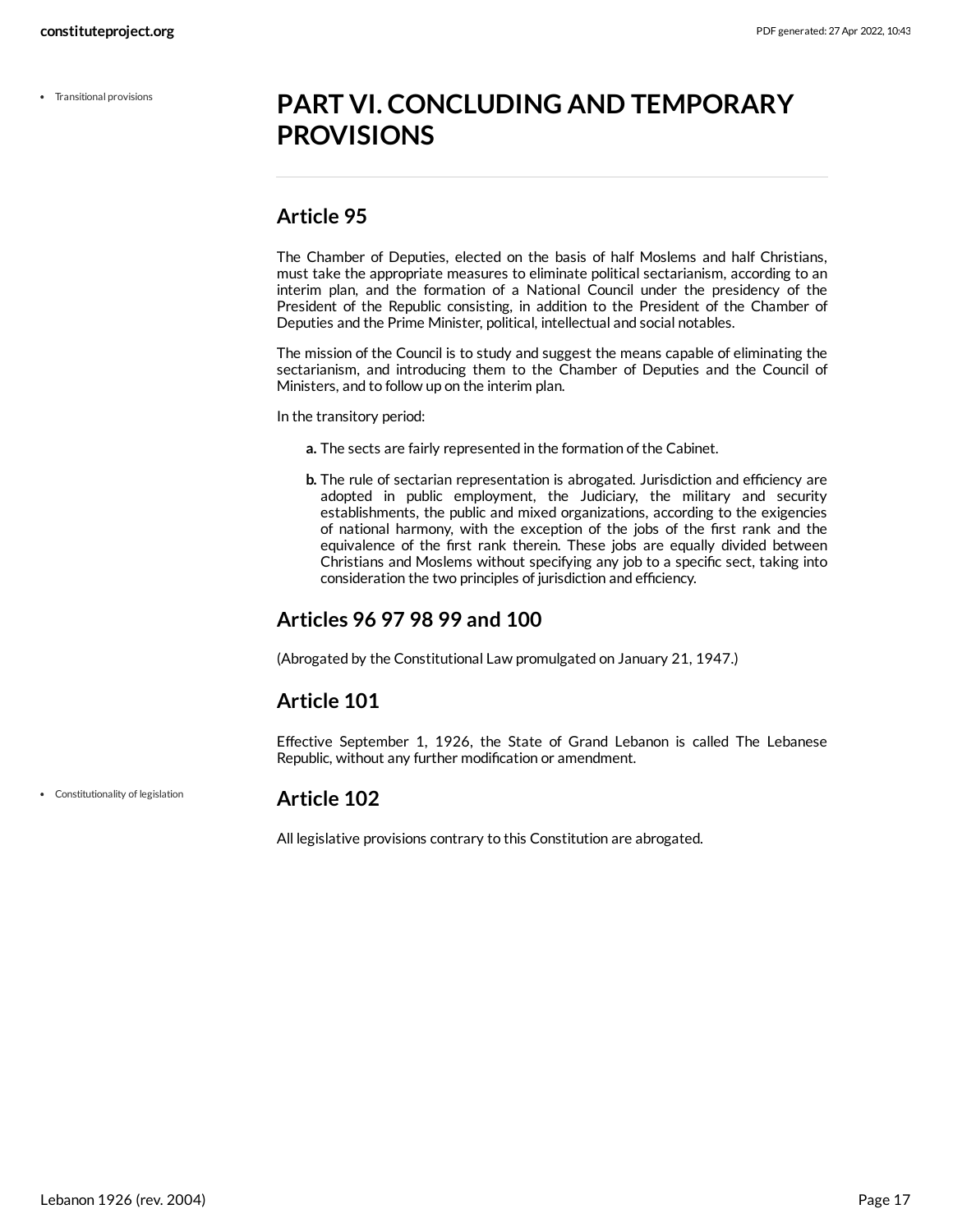## **Topic index**

## A

| B            |  |
|--------------|--|
|              |  |
| $\mathsf{C}$ |  |
|              |  |
| D            |  |
|              |  |
| E            |  |
|              |  |

## D

## E

## F

| Freedom of movement $\dots\dots\dots\dots\dots\dots\dots\dots\dots\dots\dots\dots\dots\dots\dots\dots\dots\dots$ |
|------------------------------------------------------------------------------------------------------------------|
|                                                                                                                  |
|                                                                                                                  |
|                                                                                                                  |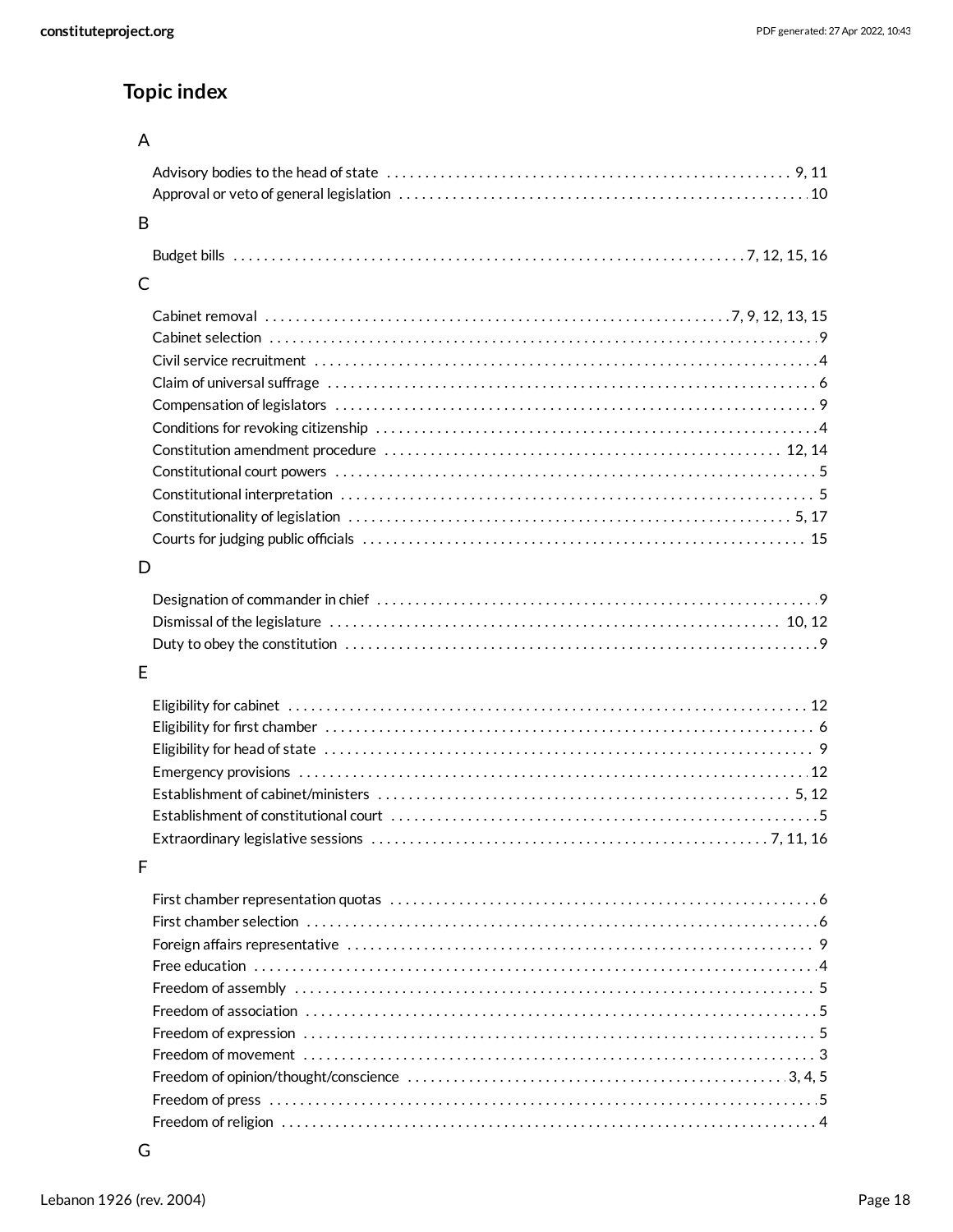| H  |  |
|----|--|
|    |  |
|    |  |
|    |  |
|    |  |
|    |  |
|    |  |
|    |  |
|    |  |
|    |  |
|    |  |
|    |  |
|    |  |
| I. |  |
|    |  |
|    |  |
|    |  |
|    |  |
|    |  |
| J  |  |
|    |  |
|    |  |
| L  |  |
|    |  |
|    |  |
| N  |  |
|    |  |
|    |  |
|    |  |
|    |  |
| O  |  |
|    |  |
|    |  |
|    |  |
| P  |  |
|    |  |
|    |  |
|    |  |
|    |  |
|    |  |
|    |  |
|    |  |
|    |  |
| Q  |  |

|--|--|--|